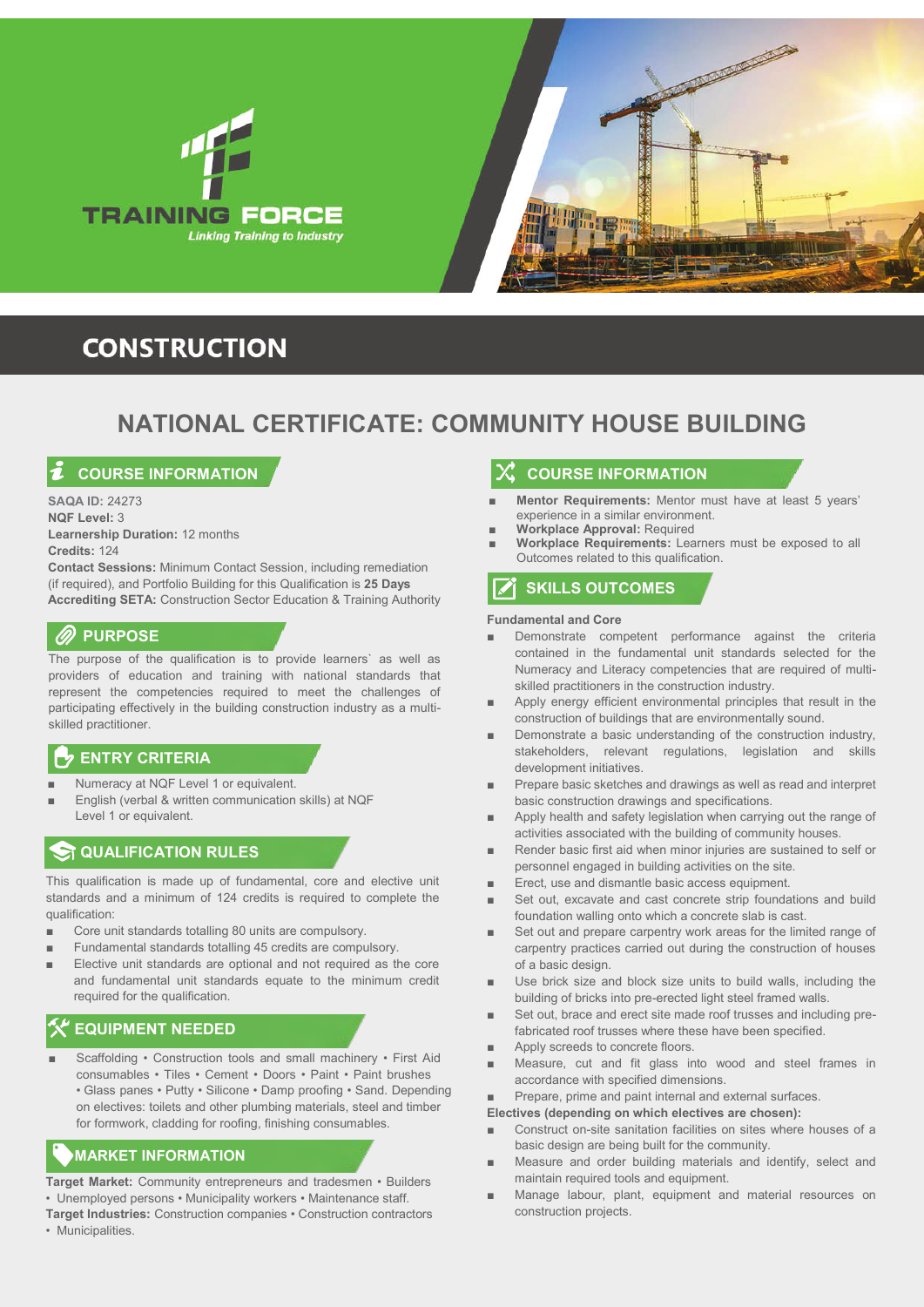



## **CONSTRUCTION**

## **GENERAL INFORMATION**

**Credit Accumulation Transfer (CAT):** CAT exemption is only applicable to approved learners. Approved learners will have reduced contact days. Learners who do not meet the CAT requirements will be required to complete Part 1 and Part 2 of every Cluster.

**Recognition of Prior Learning (RPL):** RPL is not available for this qualification

## **UNIT STANDARDS**

 $\overline{\phantom{a}}$ 

### **Cluster 1 (compulsory)**



**FISA Requirements:** Final Integrated Summative Assessment is not requirement for the successful completion of this learnership.



**Training Methodology:** This learnership is not available on UHub

| <b>Outcome</b> | <b>SAQA ID</b> | <b>Name of Unit Standard</b>                                                                                                                                                 | <b>Credits</b> |
|----------------|----------------|------------------------------------------------------------------------------------------------------------------------------------------------------------------------------|----------------|
| Fundamental    | 8963           | Access and use information from texts                                                                                                                                        | 5              |
| Fundamental    | 9009           | Apply basic knowledge of statistics and probability to influence the use of data and procedures in order to<br>investigate life related problems                             | 3              |
| Fundamental    | 7480           | Demonstrate understanding of rational and irrational numbers and numbers systems                                                                                             | 3              |
| Fundamental    | 14889          | Describe the composition, role-players and the role of the construction industry in the South African economy                                                                | 3              |
| Fundamental    | 12444          | Measure, estimate and calculate physical quantities and explore, describe and represent geometrical<br>relationships in 2 dimensions in different life or workplace contexts | 3              |
| Fundamental    | 14054          | Read and interpret construction drawings and specifications                                                                                                                  | 3              |
| Fundamental    | 8967           | Use language and communication in occupational learning programmes                                                                                                           | 5              |
| Fundamental    | 7469           | Use mathematics to investigate and monitor the financial aspects of personal and community life                                                                              | $\mathcal{P}$  |
| Fundamental    | 9007           | Work with a range of patterns and functions and solve problems                                                                                                               | 5              |
| Fundamental    | 8964           | Write for defined context                                                                                                                                                    | 5              |
| Fundamental    | 9960           | Communicate verbally and non-verbally in the workplace                                                                                                                       | 8              |

■ **Recommended training days for Cluster 1 is 9 days**

#### **Cluster 2 (compulsory) Generic**

| <b>Outcome</b> | <b>SAQA ID</b> | <b>Name of Unit Standard</b>                | <b>Credits</b> |  |
|----------------|----------------|---------------------------------------------|----------------|--|
| Core           | 9964           | Apply health safety to work area            |                |  |
| Core           | 9965           | Render basic first aid                      |                |  |
| Core           | 14894          | Set out and prepare construction work areas |                |  |
| Core           | 9967           | Erect, use and dismantle access equipment   |                |  |

■ **Recommended training days for Cluster 2 is 3 days**